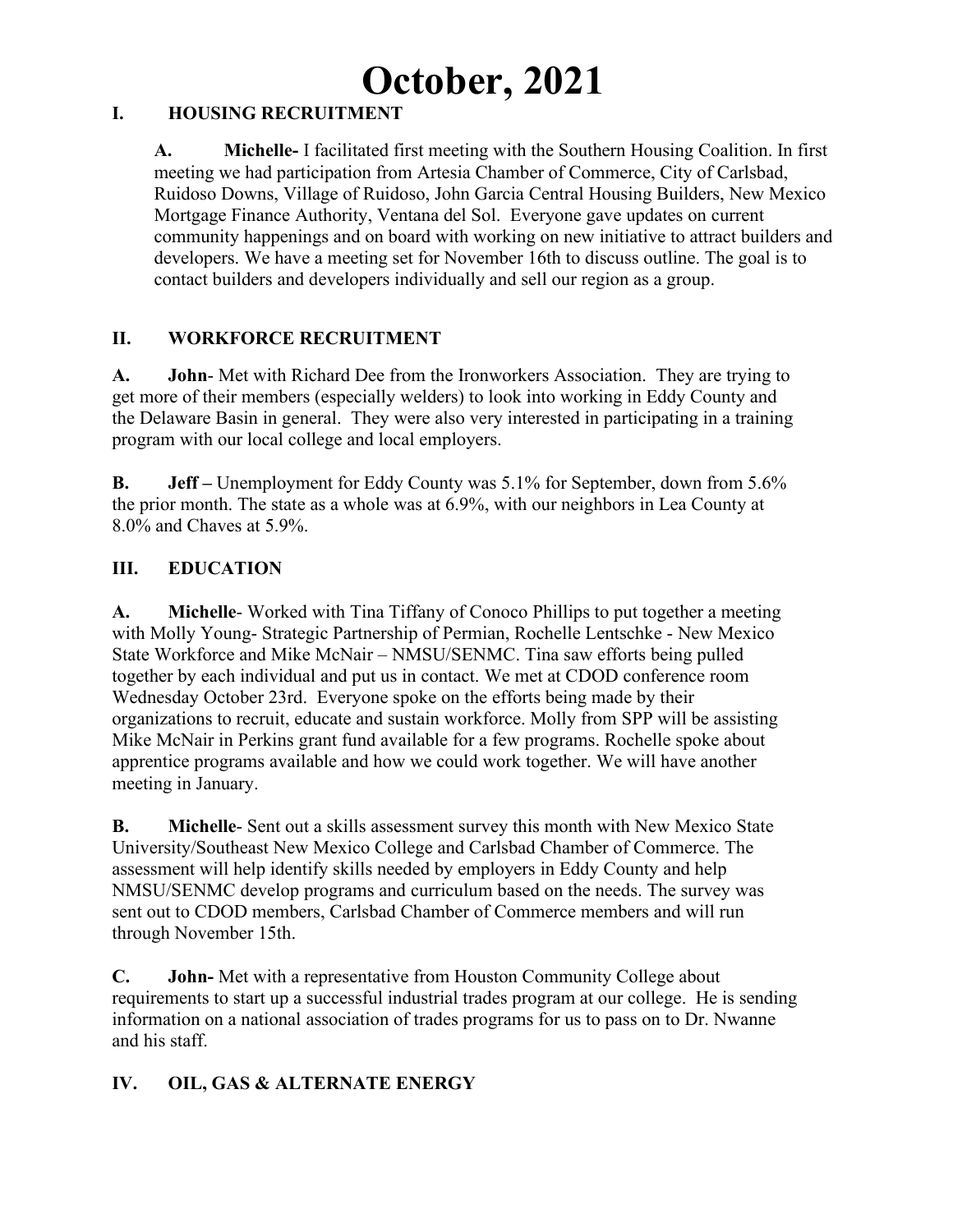**A. Jeff** – Attended Downstream USA 2021 Conference in Houston, TX on October  $21-22<sup>nd</sup>$ . There were approximately 150 exhibitors on hand and roughly half of the attendance than normal for this event, prior to COVID.

**B. John**- We had both a virtual and in-person booth with industry information and available incentives. At the Downstream Conference, I met with 13 representatives from various companies in the industry. Of those company representative, three had hydrogen production from gas hydrocarbons, one had a technology that created hydrogen from  $H_2S$ at the well or refinery site, five were companies that provided various maintenance services and products for the midstream and downstream industries, one was a large construction company interested in Delaware basin, four were engineering and design firms, and one was from KBR Capital (which invests in hydrogen production plants). As mentioned by Jeff last month, this was paid for by the LEADS Grant program from the state of New Mexico.

**C. John**- Met again with CEO of Project Distillate, the Canadian-based company that is building a condensate recovery/ centrifuge plant in Eddy County. Construction is underway and they have secured water for the project from a local rancher. Set him up early this month with a meeting with the NM Construction Industries Division. The plant will be located approximately 10 miles east of Carlsbad off of US 62-180 and they are scheduled to complete construction by November  $15<sup>th</sup>$ . This operation will employ 15 people to start.

**D. John**- Attended the NMOGA conference in Santa Fe this month. Listened to Governor Lujan Grisham speak as well as several industry professionals that discussed their projections as far as industry growth in NM and across the globe. Also met individuals from several companies interested in business in Carlsbad and Eddy County. Several of the companies attending this conference stressed their commitment to carbon reduction and good stewardship.

**E. John**- Met with Rick Quintana, owner of Alpha Industrial Construction, based in Odessa, TX. They also have offices in Brandon, MS, Casper WY, and Anchorage, AK. He is considering expansion in Eddy County. I provided him with requested information on our community, the CDOD, and the mayor's Energy Summit.

**F. John**- Completed the Permian production report for oil and gas for 2020. It appears that from a production perspective, COVID did little to affect our outputs, with every county in our five-county area increasing production of both oil and gas (see graphs below).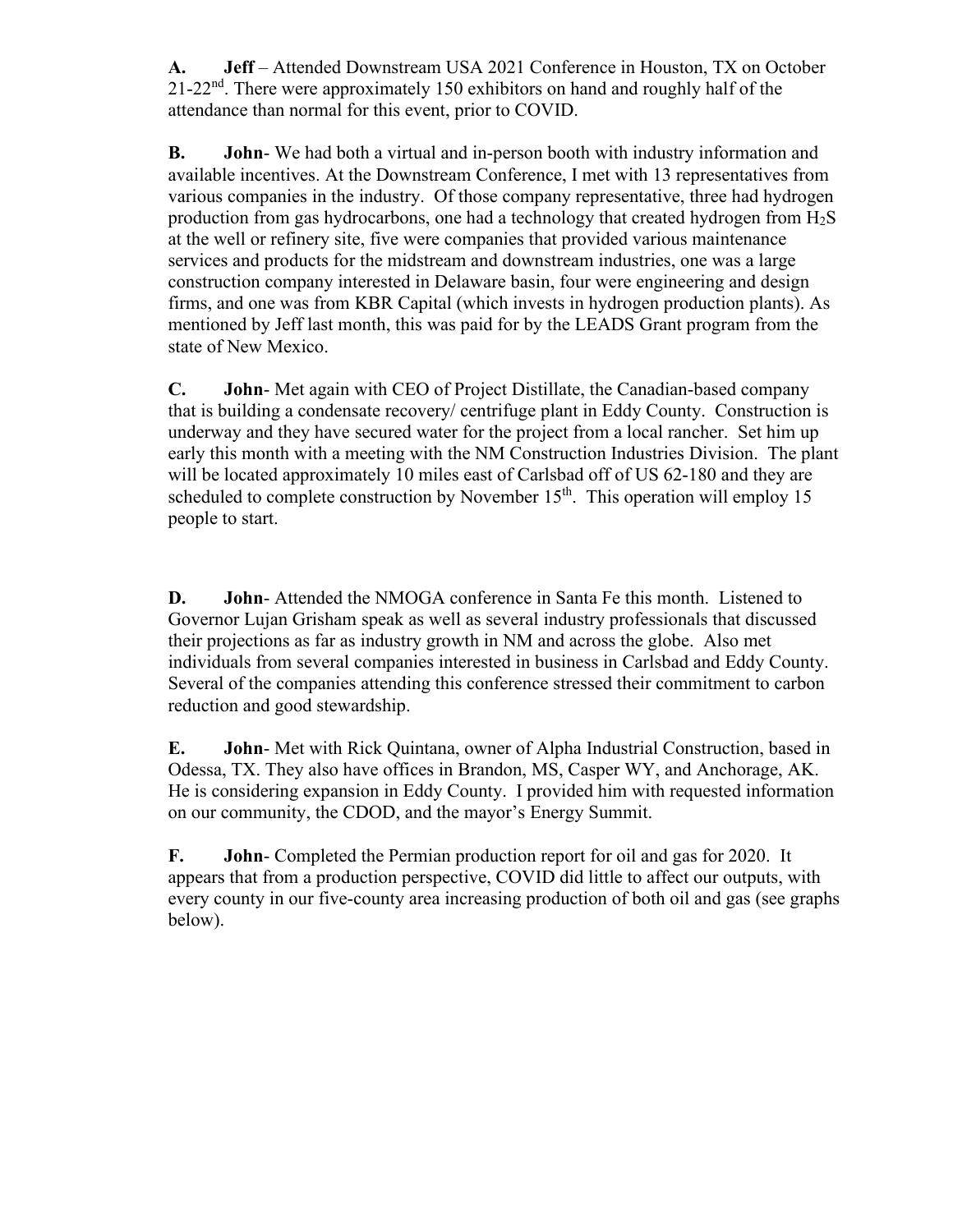



**G. John**- Met with Joe Hedges from Ecovapor, a company that has a technology to eliminate flaring at well sites and processing facilities. They are interested in meeting with companies in our area about their product. If there is enough interest in the area, they are interested in looking for a sales and service office in Carlsbad.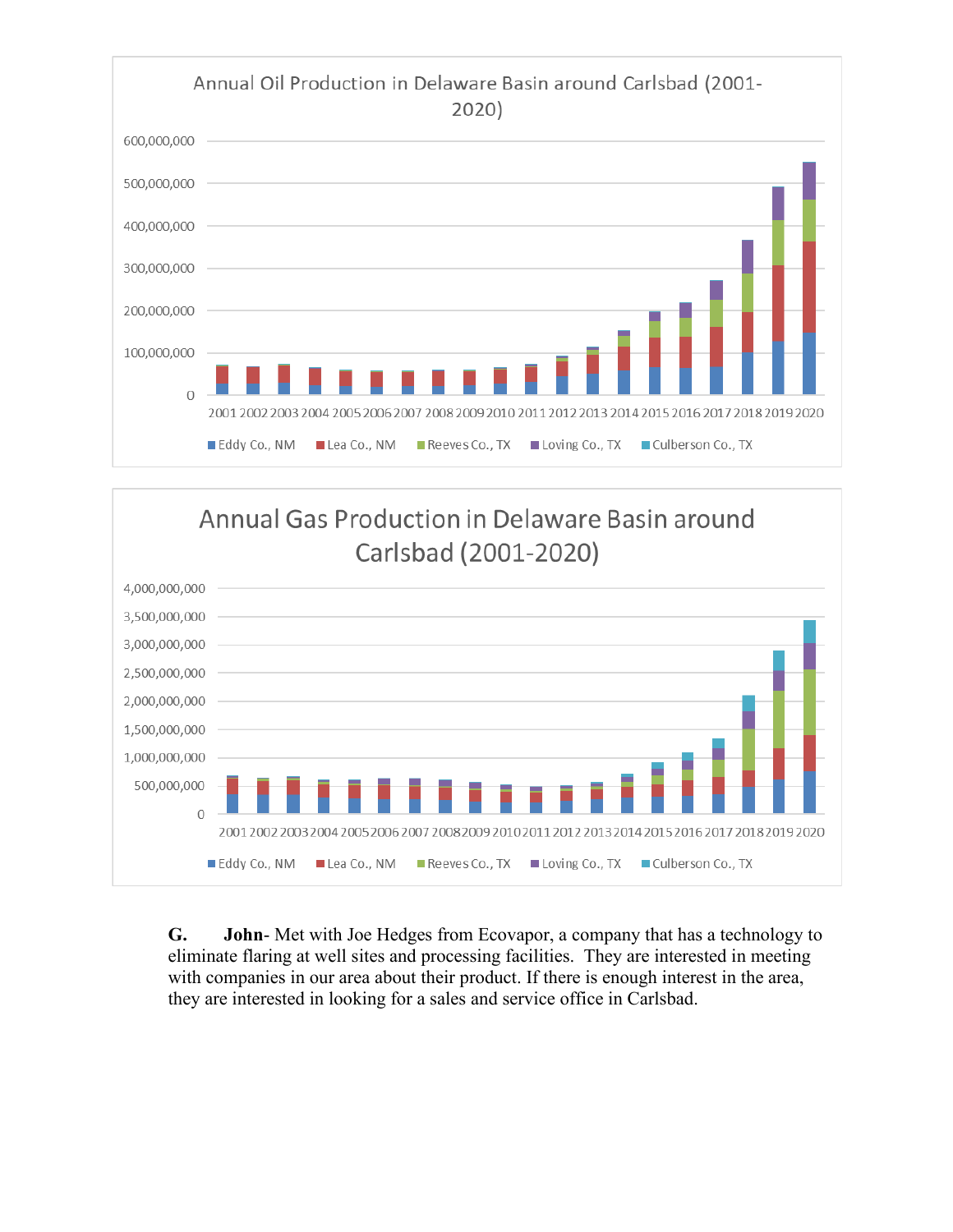**H. John**- Met several times with Larry Tree, the CEO of Proteum Energy, a company looking for an area to launch their blue hydrogen production and distribution industry. Mr. Tree is planning a site visit to Eddy County sometime in late October or November. We are currently facilitating meetings between Mr. Tree and the various producing companies and midstream companies in the area.

**I. John**- Submitted our proposal to the NM Partnership about a company wanting to produce hydrogen fuel from landfill gas.

**J. John**- Michelle and I met with the new owner of the 960 properties down by the port of entry on 62-180. They are interested in building industrial shops and laydown yards along the highway and possibly a truck stop.

**K. Jeff** – We received a Potential Recruitment Opportunity (PRO) from the New Mexico Partnership. PRO Roadrunner is an engineering firm that is searching for an expansion location in the Hobbs and/or Carlsbad area (Eddy and Lea Counties) to support their oil and gas clients as well as additional lines of business servicing multiple industries. The firm has been in existence for over 80 years and is exploring a realignment of resources to better service their clients and to plan for future company growth. I sent out the criteria to CDOD membership and received some possible locations.

**L. Jeff** – Assisting a company out of Colorado that is looking to expand into Carlsbad. They are an oil servicing firm. Looking for a very small office to start with. I provided them with a list of CDOD members who have indicated they have office space available.

## **V. MEDICAL**

**A. Jeff –** Recently connected with individuals looking to expand a medical service business into Carlsbad. They have been searching for a permanent site for well over a year now, and they may have connected with another property owner I have been assisting. I spoke to the property owner and had lost this company's contact information so I provided him with it. More on this as it develops.

**B. John-** Project Tooth Fairy a.k.a. Cavern City Orthodontics is finally nearing completion of their office facility on Pierce Street. They are currently hiring for staff positions and will be opening within the next month. Dr. James Waters moved his practice here from Austin, Texas. He is also a 1989 graduate of Carlsbad High School.

# **VI. NUCLEAR**

**A. John-** Attended an ECA Board meeting via Zoom to discuss the DOE budget and priorities for the upcoming year.

**B. John-** Met with City Councilor and ECA Board Member J.J. Chavez and other local ECA members about an ECA meeting that will be held in Carlsbad during the first week of May in 2022. He has requested our assistance with hosting this three-day event.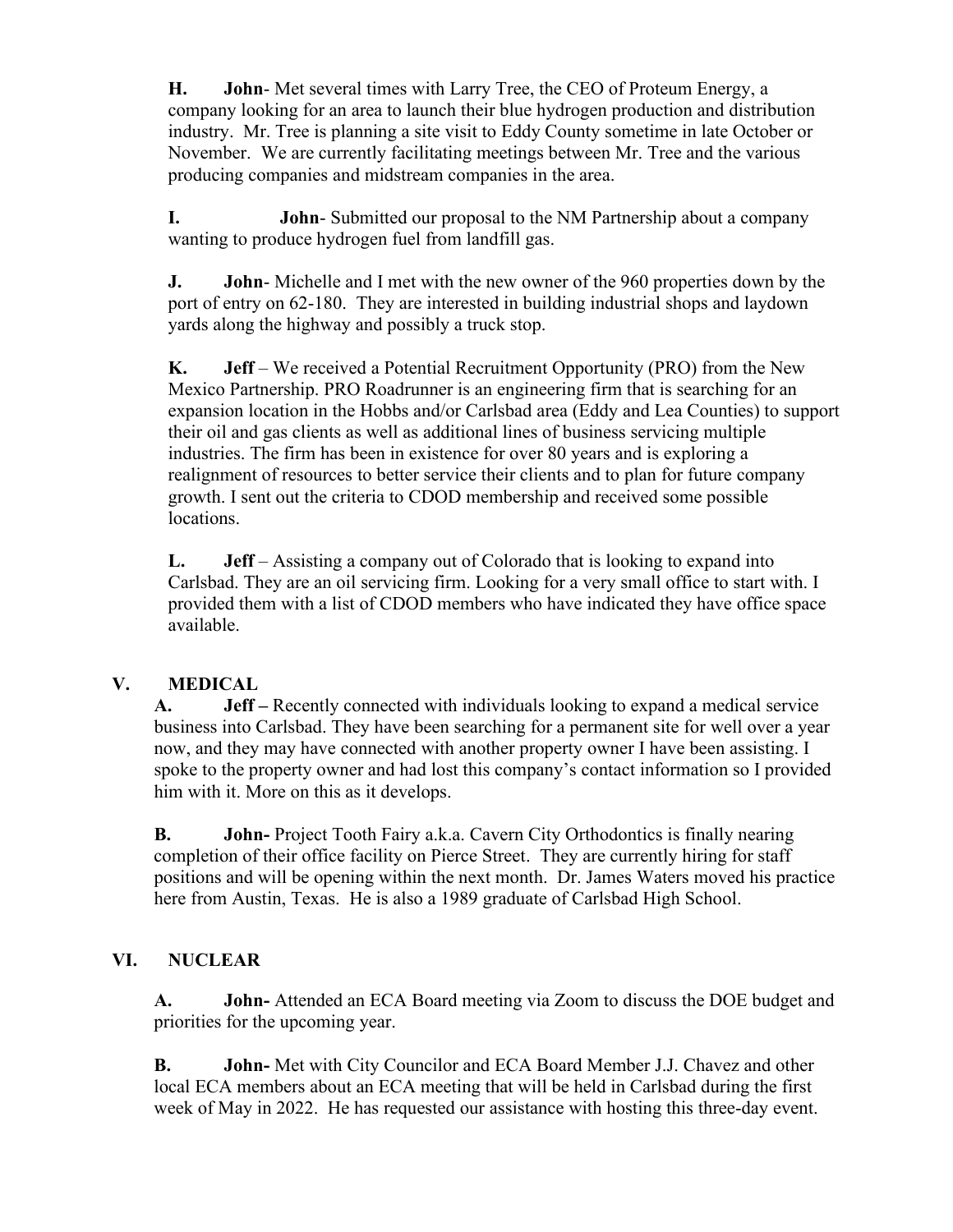#### **VII. RETAIL/RESTAURANTS/ENTERTAINMENT/HOSPITALITY**

**A. Jeff-**– Sent a recruitment package to a national chain restaurant that has recently opened in neighboring markets. The information sent includes employment data, gross receipts tax information, data on market leakage within this specific category to show opportunity in Carlsbad, and other pertinent information. This is Project Swayze.

**B. Jeff** –Put together a recruitment package for another nationally branded restaurant that is a competitor to Project Swayze. I included much of the same information for this company as I did for Project Swayze. Both of these restaurants use our roadways for distribution routes and Carlsbad's market would definitely fill in a gap of their regional coverage. This is Project Feast.

**C. Jeff** – Met with an individual looking at starting a franchise here for an ice cream shop. He is working with the franchise development team out of Albuquerque on this, as well as with the franchisee in Hobbs to get this off the ground. I sent him over to the Small Business Development Center to begin work on his business plan. I also gave him my contact information and discussed what the next steps would likely be once he gets his plan and financials in order to proceed.

**D. Jeff** – Met with the owner of the Best Western Plus that is currently under construction on South Canal Street. I learned that much of the delay last year in building was due to him getting COVID, as well as some of his construction crews. He was out of action for two months. He feels that the hotel should be completed within approximately four months. I also discussed the possibility of having other businesses out there on his property, as he at one time indicated the desire to have a restaurant out there. I provided him with two possible opportunities.

**E. Jeff** –Project Nugget, which had been looking for property on National Parks highway, did a site visit six weeks ago. They felt that the location they had been eyeing was too far south for their liking. They have asked me to look for something a bit further north. I have been working to find something suitable.

**F. Jeff** – I have been working with the owner of a strip center on the south side of Carlsbad to find tenants. The center will have four spots. I created a flyer for the owner to use and I have also sent this out to several developers who have expressed interest in this area of Carlsbad. In speaking with the center's owner, I was also able to put him in touch with the franchisee for Project Dalmatian, which I reported on in February of this year. Project Dalmatian is, however, working on developing their own location. More on this as it develops.

**G. Jeff** – Had a site visit with Project Annex Stopover. I have been working with them since January of 2020, and last reported on this in January of this year. They have secured a site in Carlsbad and are now working on getting into operations here within the next few months. This is a national chain opening their first location in our market.

**H. John**- Project Freedom- Met with the owner of a West Texas firearm and ammunition chain based in El Paso, TX. Discussed the market in Carlsbad. He will be visiting Carlsbad this next weekend to tour the community and attend the local gun show to assess the market demand.